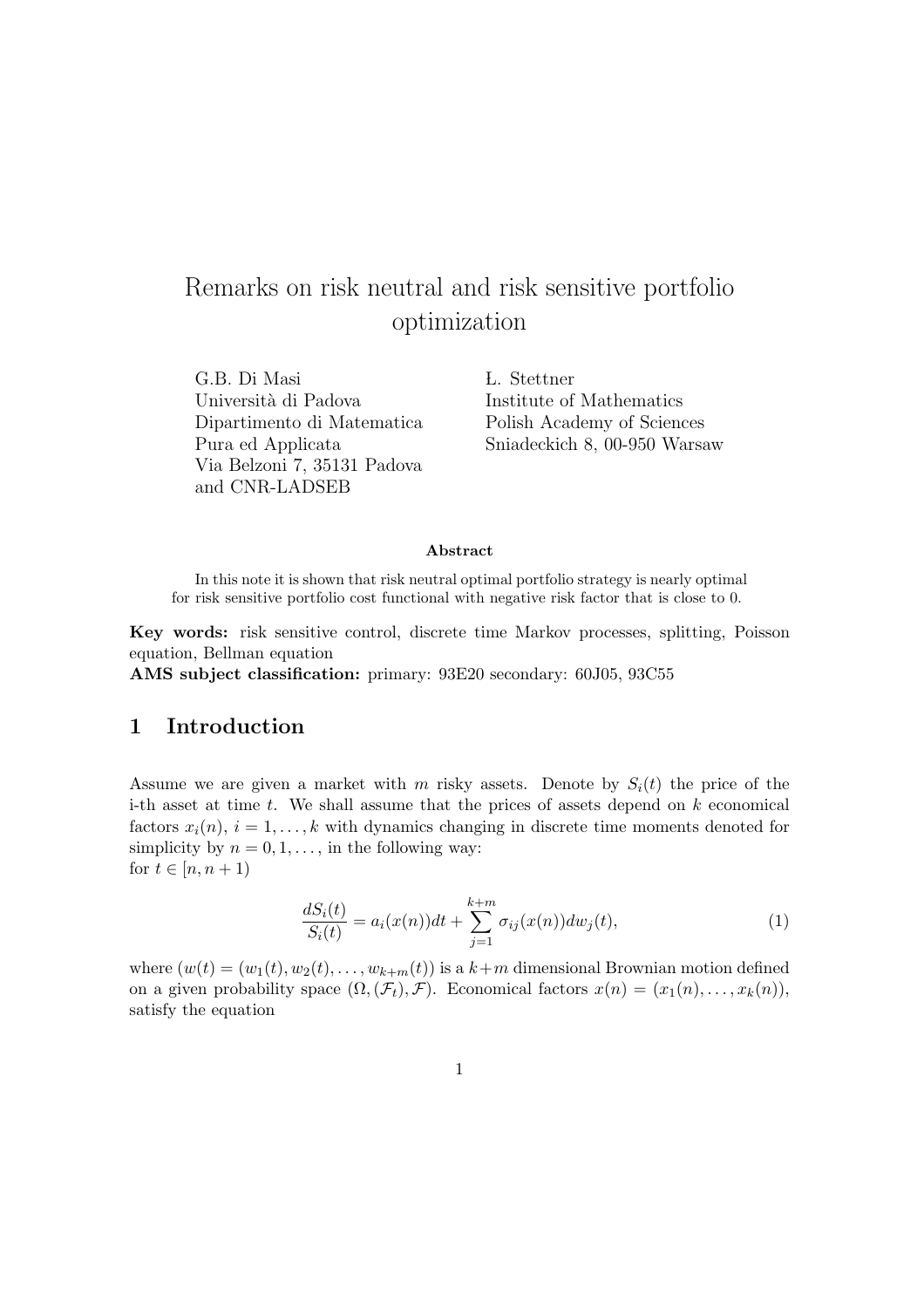$$
x_i(n+1) = x_i(n) + b_i(x(n)) + \sum_{j=1}^{k+m} d_{ij}(x(n))(w_j(n+1) - w_j(n)) = g(x(n), W(n)), \quad (2)
$$

where  $W(n) := (w_1(n+1) - w_1(n), \ldots, w_{k+m}(n+1) - w_{k+m}(n)).$ 

We assume that a, b are bounded continuous vector functions, and  $\sigma$ , d are bounded continuous matrix functions of suitable dimensions. Additionally we shall assume that the matrix  $dd^T$  (<sup>T</sup> stands for transponse) is nondegenerate. Notice that equation (2) corresponds to discretization of a diffusion process. The set of factors may include divident yields, price - earning rations, short term interest rates, the rate of inflation see e.g. [1]. The dynamics of such factors is usually modeled using diffusion, frequently linear equations eg. in the case when we assume following  $[1]$  that a is a function of spot interest rate governed by the Vasicek process. Our assumptions concerning boundedness of vector functions a and b may be relaxed allowing linear growth, however is such case we shall need more complicated assumptions to obtain analogs of assertions in Lemmas 4,5 and Corollary 3 which are important in the proof of Proposition 3.

Assume that starting with an initial capital  $V(0)$  we invest in assets. Let  $h_i(n)$  be the part of the wealth process located in the i-th asset at time  $n$ , which is assumed to be nonnegative. The choice of  $h_i(n)$  depends on our observation of the asset prices and economical factors up to time n. Denoting by  $V(n)$  the wealth process at time n and by  $h(n) = (h_1(n), \ldots, h_m(n))$  our investment strategy at time n, we have that  $h(n) \in U = \{(h_1, \ldots, h_m), h_i \ge 0, \sum_{i=1}^m h_i = 1\}$  and

$$
\frac{V(n+1)}{V(n)} = \sum_{i=1}^{m} h_i(n) \xi_i(x(n), W(n)),
$$
\n(3)

where

$$
\xi_i(x(n), W(n)) = \exp \left\{ a_i(x(n)) - \frac{1}{2} \sigma_{ij}^2(x(n)) + \sum_{j=1}^{k+m} \sigma_{ij}(x(n)) (w_j(n+1) - w_j(n)) \right\}
$$

We are interested in the following investment problems: maximize risk neutral cost functional

$$
J_x^0((h(n)) = \liminf_{n \to \infty} \frac{1}{n} E_x \{\ln V(n)\}
$$
 (4)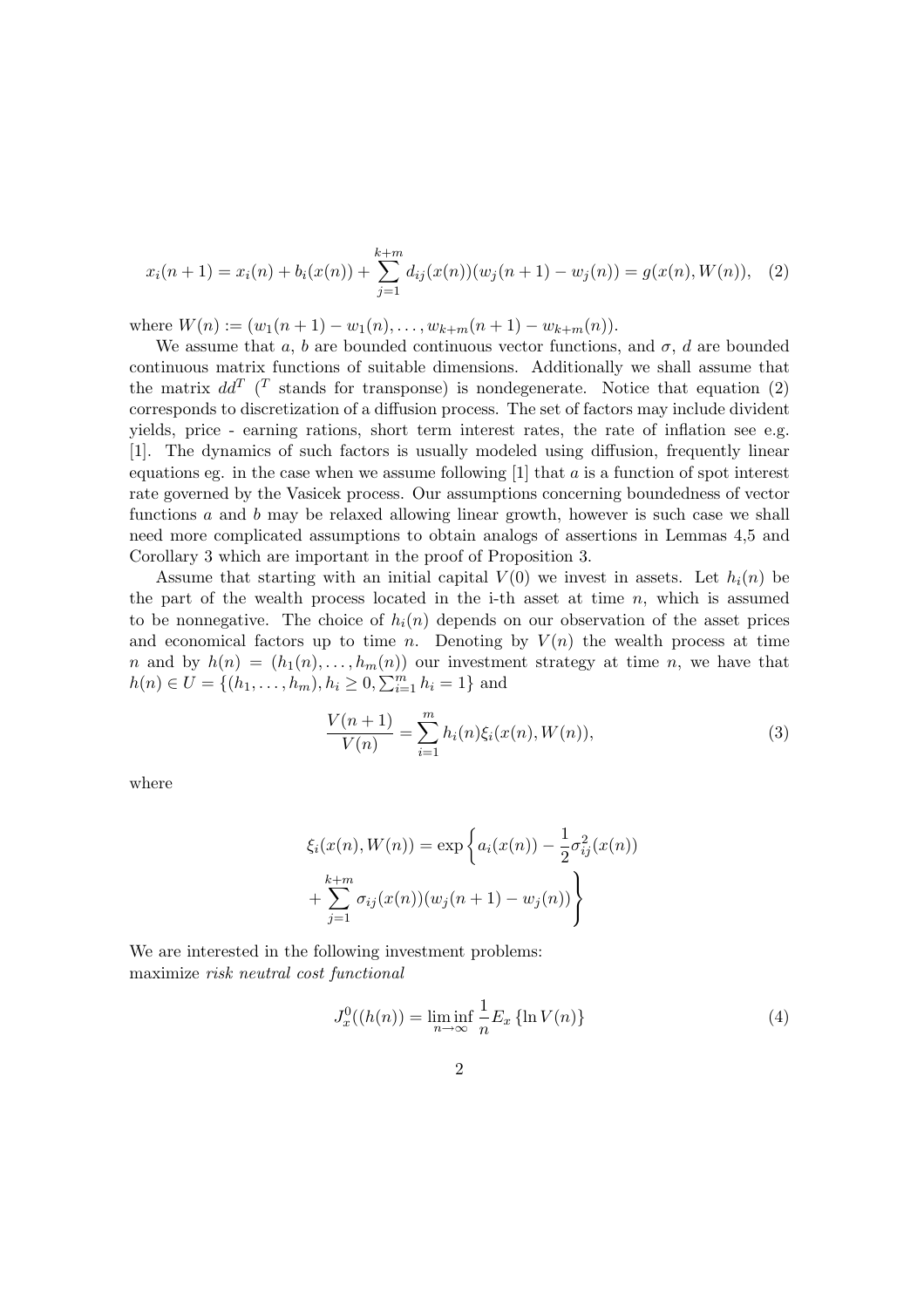and maximize risk sensitive cost functional

$$
J_x^{\gamma}((h(n)) = \frac{1}{\gamma} \limsup_{n \to \infty} \frac{1}{n} \ln E_x \{ V(n)^\gamma \}
$$
 (5)

with  $\gamma$  < 0. Using (3) we can rewrite the cost functionals (4) and (5) in the more convenient forms. Namely,

$$
J_x^0((h(n)) = \liminf_{n \to \infty} \frac{1}{n} E_x \left\{ \sum_{t=0}^{n-1} \ln \left( \sum_{i=1}^m h_i(t) \xi_i(x(t), h(t)) \right) \right\}
$$
  
= 
$$
\liminf_{n \to \infty} \frac{1}{n} E_x \left\{ \sum_{t=0}^{n-1} c(x(t), h(t)) \right\},
$$
 (6)

with  $c(x, h) = E\{\ln(\sum_{i=1}^m h_i \xi_i(x, W(0)))\}$ . It is clear that risk neutral cost functional  $J^0$  depends on uncontrolled Markov process  $(x(n))$  and we practically maximize the cost function c itself. Consequently an optimal control is of the form control  $(\hat{u}(x(n)))$ , where  $\sup_h c(x, h) = c(x, \hat{u}(x))$  and function Borel measurable  $\hat{u}: R^k \mapsto U$  exists by continuity of c for fixed  $x \in R^k$ . This control does not depend on asset prices and is a time independent function of current values of the factors  $x$  only. The Bellman equation corresponding to the risk neutral control problem is of the form

$$
w(x) + \lambda = \sup_{h} (c(x, h) + P w(x))
$$
\n(7)

where  $Pf(x) := E_x \{f(x(1))\}$  for  $f \in b\mathcal{B}(R^k)$  - the space of bounded Borel measurable functions on  $R^k$ , is a transition operator corresponding to  $(x(n))$ . In section 2 we shall show that there are solutions w and  $\lambda$  to the equation (7) and  $\lambda$  is an optimal value of the  $\cot$  functional  $J^0$ .

Letting

$$
\zeta_n^{h,\gamma}(\omega) := \prod_{t=0}^{n-1} \exp[\gamma \ln \left( \sum_{i=1}^m h_i(t)\xi_i(x(t), W(t)) \right)]
$$

$$
\left( E \left\{ \exp[\gamma \ln \left( \sum_{i=1}^m h_i(t)\xi_i(x(t), W(t)) \right) ] | \mathcal{F}_t \right\} \right)^{-1}
$$

consider a probability measure  $P^{h,\gamma}$  defined by its restrictions  $P^{h,\gamma}$  to the first n time moments given by the formula

$$
P_{|n}^{h,\gamma}(d\omega) = \zeta_n^{h,\gamma}(\omega) P_{|n}(d\omega).
$$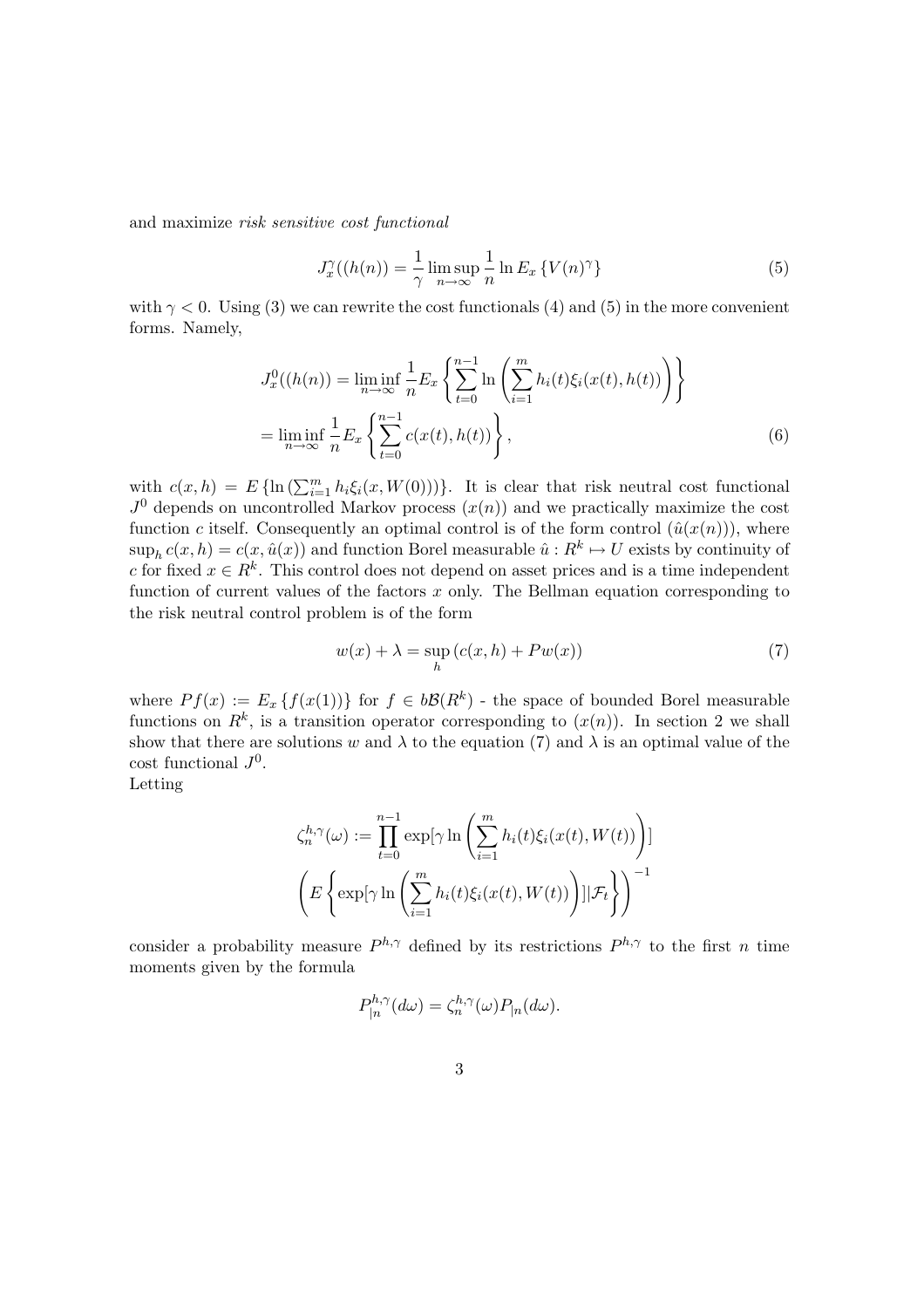Then

$$
J_x^{\gamma}((h(n)) = \frac{1}{\gamma} \limsup_{n \to \infty} \frac{1}{n} \ln E_x \left\{ \exp \left\{ \gamma \sum_{t=0}^{n-1} \ln \left( \sum_{i=1}^m h_i(t) \xi_i(x(t), W(t)) \right) \right\} \right\}
$$
  
=  $\frac{1}{\gamma} \limsup_{n \to \infty} \frac{1}{n} \ln E_x^{h,\gamma} \left\{ \exp \left\{ \sum_{t=0}^{n-1} c_{\gamma}(x(t), h(t)) \right\} \right\},$  (8)

with

$$
c_{\gamma}(x,h) := \ln\left(E\left\{ \left(\sum_{i=1}^{m} h_i \xi_i(x, W(0))\right)^{\gamma} \right\} \right).
$$
\n(9)

Risk sensitive Bellman equation corresponding to the cost functional  $J^{\gamma}$  is of the form

$$
e^{w_{\gamma}(x)} = \inf_{h} \left[e^{(c_{\gamma}(x,h) - \lambda_{\gamma})} \int_{E} e^{w_{\gamma}(y)} P^{h,\gamma}(x, dy)\right].
$$
 (10)

where for  $f \in b\mathcal{B}(R^k)$ 

$$
P^{h,\gamma}f(x) = E\left\{ \left( \sum_{i=1}^{m} h_i \xi_i(x, W(0)) \right)^{\gamma} \exp\left\{ -c_{\gamma}(x, h) \right\} f(g(x, W(0))) \right\},\qquad(11)
$$

and where  $\frac{1}{\gamma} \lambda_{\gamma}$  corresponds to optimal value of the cost functional (8). Notice that under measure  $P^{h,\gamma}$  the process  $(x(n))$  is still Markov but with controlled transition operator  $P^{h,\gamma}(x,dy)$ . Following [6] we shall show that

$$
\frac{1}{\gamma}\lambda_{\gamma} \to \lambda \tag{12}
$$

whenever  $\gamma \uparrow 0$ .

In what follows we shall distinguish the following special classes of controls  $(h_n)$ : Markov controls  $\mathcal{U}_M = \{(h(n)) : h(n) = u_n(x(n))\}$ , where  $u_n : R^k \mapsto U$ , is a sequence of Borel measurable functions, and *stationary controls*  $\mathcal{U}_s = \{(h_n): h(n) = u(x(n))\}$ , where  $u: R^k \mapsto U$  is a Borel measurable function. We shall denote by  $\mathcal{B}(R^k)$  the set of Borel subsets of  $R^k$  and by  $\mathcal{P}(R^k)$  the set of probability measures on  $R^k$ .

The study of risk sensitive portfolio optimization has been originated in [1] and then continued in a number of papers in particular in [16]. Risk sensitive cost functional was studied in papers [13], [6], [7], [3], [4], [12] [2], [8] and references therein. In this paper using splitting of Markov processes arguments (see [15]) we study Poisson equation for additive cost functional the solution of which is also a solution to risk neutral Bellman equation. We consider then risk sensitive portfolio optimization with risk factor close to 0. We generalize the result of [16], where uniform ergodicity of factors was required and using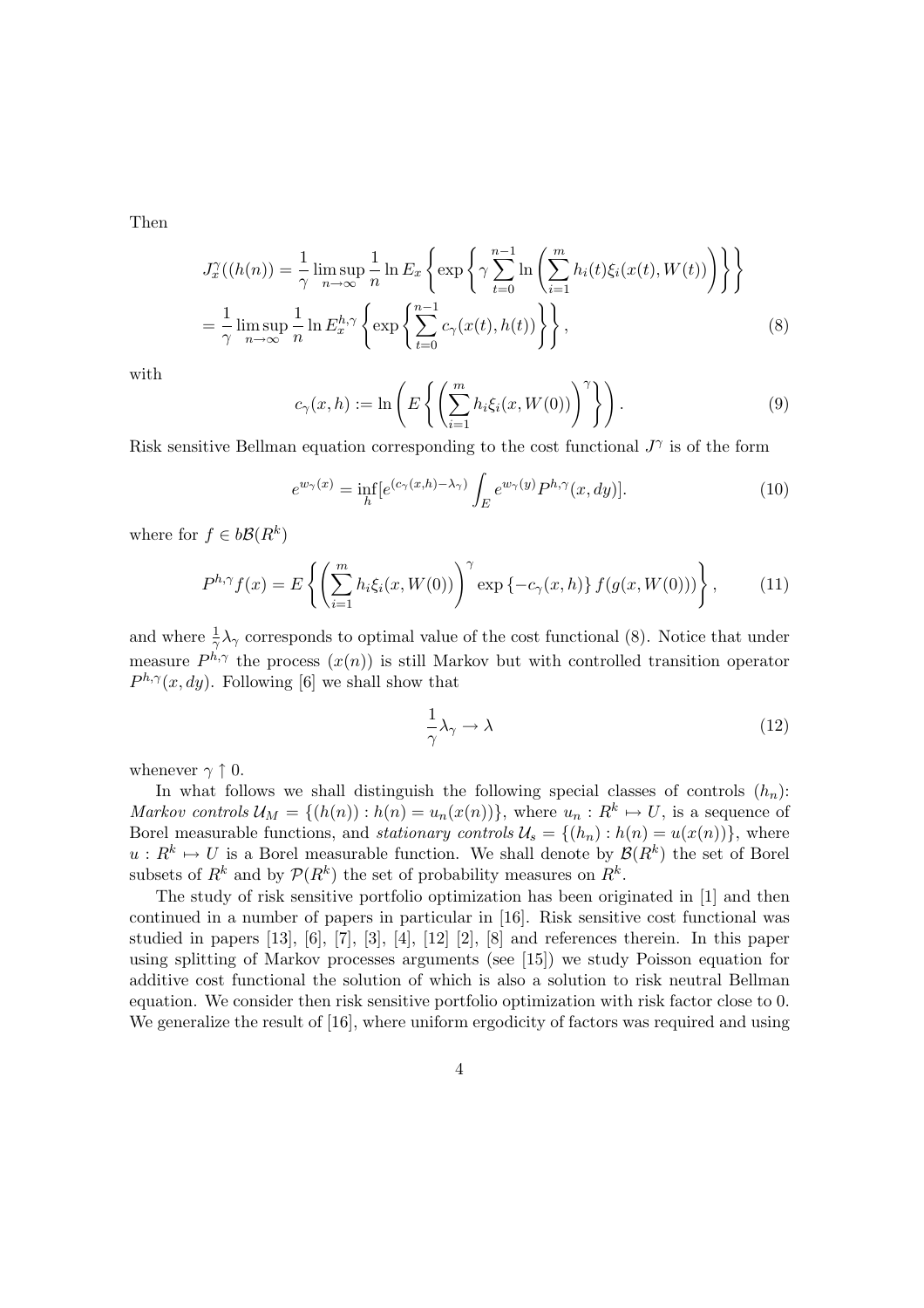[8] show the existence of Bellman equation for small risk in a more general ergodic case. The proof of that nearly optimal continuous risk neutral control function is also nearly optimal for risk sensitive cost functional with risk factor close to 0 is based on modification of the arguments of [6] using some results from the theory of large deviations.

# 2 Risk neutral Bellman equation

By nondegeneracy of the matrix  $dd^T$  there exist: a compact set  $C \subset \mathbb{R}^k$ , for which we can take a closed ball in  $R^k$ ,  $\beta > 0$  and  $\nu \in \mathcal{P}(R^k)$  such that  $\nu(C) = 1$  and  $\forall_{A \in \mathcal{B}(R^k)}$ 

$$
\inf_{x \in C} P(x, A) \ge \beta \nu(A). \tag{13}
$$

We fix a compact set  $C, \beta > 0$  and  $\nu \in \mathcal{P}(R^k)$  satisfying the above minorization property. Additionally assume that the set C is ergodic, i.e.  $\forall_{x \in R^k} E_x \{\tau_C\} < \infty$  and  $\sup_{x \in C} E_x \{ \tau_C \} < \infty$ , where  $\tau_C = \inf \{ i > 0 : x_i \in C \}.$ Consider a splitting of the Markov process  $(x(n))$  (see [15]).

Consider a s<br>Let  $\hat{R^k} = \{$  $C \times \{0\} \cup C \times \{1\} \cup R^k \setminus C \times \{0\}$  $\frac{1}{2}$ and  $\hat{x}(n) = (x^1(n), x^2(n))$  be a Markov process defined on  $\hat{R}^k$  such that

- (i) when  $(x^1(n), x^2(n)) \in C \times \{0\}, x^1(n)$  moves to y accordingly to  $(1-\beta)^{-1}(P(x^1(n), dy))$  $-\beta\nu(dy)$  and whenever  $y \in C$ ,  $x^2(n)$  is changed into  $x^2(n+1) = \beta_{n+1}$ , where  $\beta_n$  is i.i.d.  $P\{\beta_n = 0\} = 1 - \beta$ ,  $P\{\beta_n = 1\} = \beta$ ,
- (ii) when  $(x^1(n), x^2(n)) \in C \times \{1\}$ ,  $x^1(n)$  moves to y accordingly to  $\nu$  and  $x^2(n+1) =$  $\beta_{n+1},$
- (iii) when  $(x^1(n), x^2(n)) \in R^k \setminus C \times \{0\}, x^1(n)$  moves to y accordingly to  $P(x^1(n), dy)$ and whenever  $y \in C$ ,  $x^2(n)$  is changed into  $x^2(n+1) = \beta_{n+1}$ .

Let  $C_0 = C \times \{0\}$ ,  $C_1 = C \times \{1\}$ . Following [8] and [15] we have

**Proposition 1** For  $n = 1, 2...$  we have P a.e.

$$
P\{\hat{x}(n) \in C_0 | \hat{x}(n) \in C_0 \cup C_1, \hat{x}(n-1), \dots, \hat{x}(0)\} = 1 - \beta
$$
\n(14)

The process  $(\hat{x}(n) = (x^1(n), x^2(n)))$  is Markov with transition operator  $\hat{P}(\hat{x}(n), dy)$  defined by (i)-(iii). Its first coordinate  $(x^1(n))$  is also a Markov process with transition operator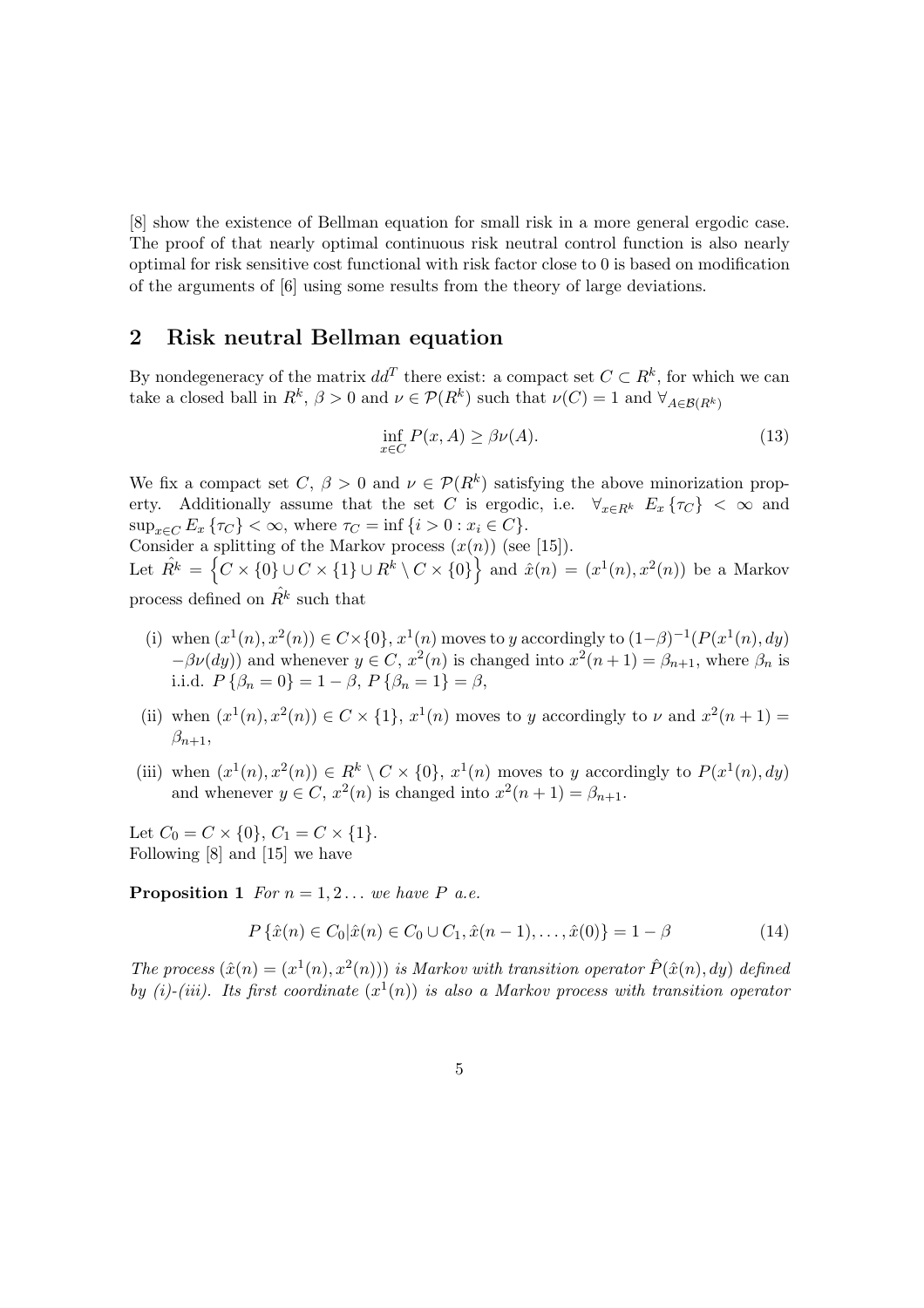$P(x^1(n), dy)$ . Furthermore for any bounded Borel measurable function  $f: (R^k)^{n+1} \mapsto R$ we have n

$$
E_x\left\{f(x(1),x(2),\ldots,x(n))\right\} = \hat{E}_{\delta_x^*}\left\{f(x^1(1),x^1(2),\ldots,x^1(n))\right\}
$$
(15)

where  $\delta_x^* = \delta_{(x,0)}$  for  $x \in E \setminus C$  and  $\delta_x^* = (1 - \beta)\delta_{(x,0)} + \beta \delta_{(x,1)}$  for  $x \in C$  and  $\hat{E}_{\mu}$  stands for conditional law of Markov process  $(\hat{x}(n))$  with initial law  $\mu \in \mathcal{P}(\hat{R^k})$ .

**Proof.** Since the Markov property of  $(x^1(n))$  is fundamental in this paper we recall this proof from [8] leaving the proof of other statements to the reader. For  $A \in R^k$  we have

$$
P\left\{x^{1}(n+1) \in A|x^{1}(n), x^{1}(n-1), \ldots, x^{1}(0)\right\}
$$
  
=  $P\left\{x^{1}(n+1) \in A|x^{1}(n), x^{2}(n) = 0, x^{1}(n-1), \ldots, x^{1}(0)\right\}$   
 $P\left\{x^{2}(n) = 0|x^{1}(n), x^{1}(n-1), \ldots, x^{1}(0)\right\}$   
+  $P\left\{x^{1}(n+1) \in A|x^{1}(n), x^{2}(n) = 1, x^{1}(n-1), \ldots, x^{1}(0)\right\}$   
 $P\left\{x^{2}(n) = 1|x^{1}(n), x^{1}(n-1), \ldots, x^{1}(0)\right\}.$ 

In the case when  $x^1(n) \in C$ , the right hand side of the last equation is equal to

$$
\frac{P^{a_n}(x^1(n), A) - \beta \nu(A)}{1 - \beta}(1 - \beta) + \beta \nu(A) = P^{a_n}(x^1(n), A).
$$

For  $x^1(n) \notin C$ , it is equal to  $P^{a_n}(x^1(n), A)$ , which completes the proof of Markov property of  $(x^1(n))$ .

By the assumption on  $C$  and the construction of the split Markov process we immediately have

Corollary 1  $\hat{E}_x \{ \tau_{C_1} \} < \infty$  for  $x \in \hat{R^k}$  and  $\sup_{x \in C_1} \hat{E}_x \{ \tau_{C_1} \} < \infty$ .

**Lemma 1** Given  $(h(n)) \in \mathcal{U}_M$  there is a unique  $\lambda((h(n)))$  such that for  $x \in C_1$ 

$$
\hat{E}_x \left\{ \left\{ \sum_{t=1}^{\tau_{C_1}} \left( c(x^1(t), h(t)) - \lambda((h(n))) \right) \right\} \right\} = 0 \tag{16}
$$

 $\Box$ 

**Proof.** Notice that for  $x \in C_1$  the mapping

$$
D: \lambda \mapsto \hat{E}_x \left\{ \left\{ \sum_{t=1}^{\tau_{C_1}} c(x^1(t), h(t)) - \lambda \right\} \right\}
$$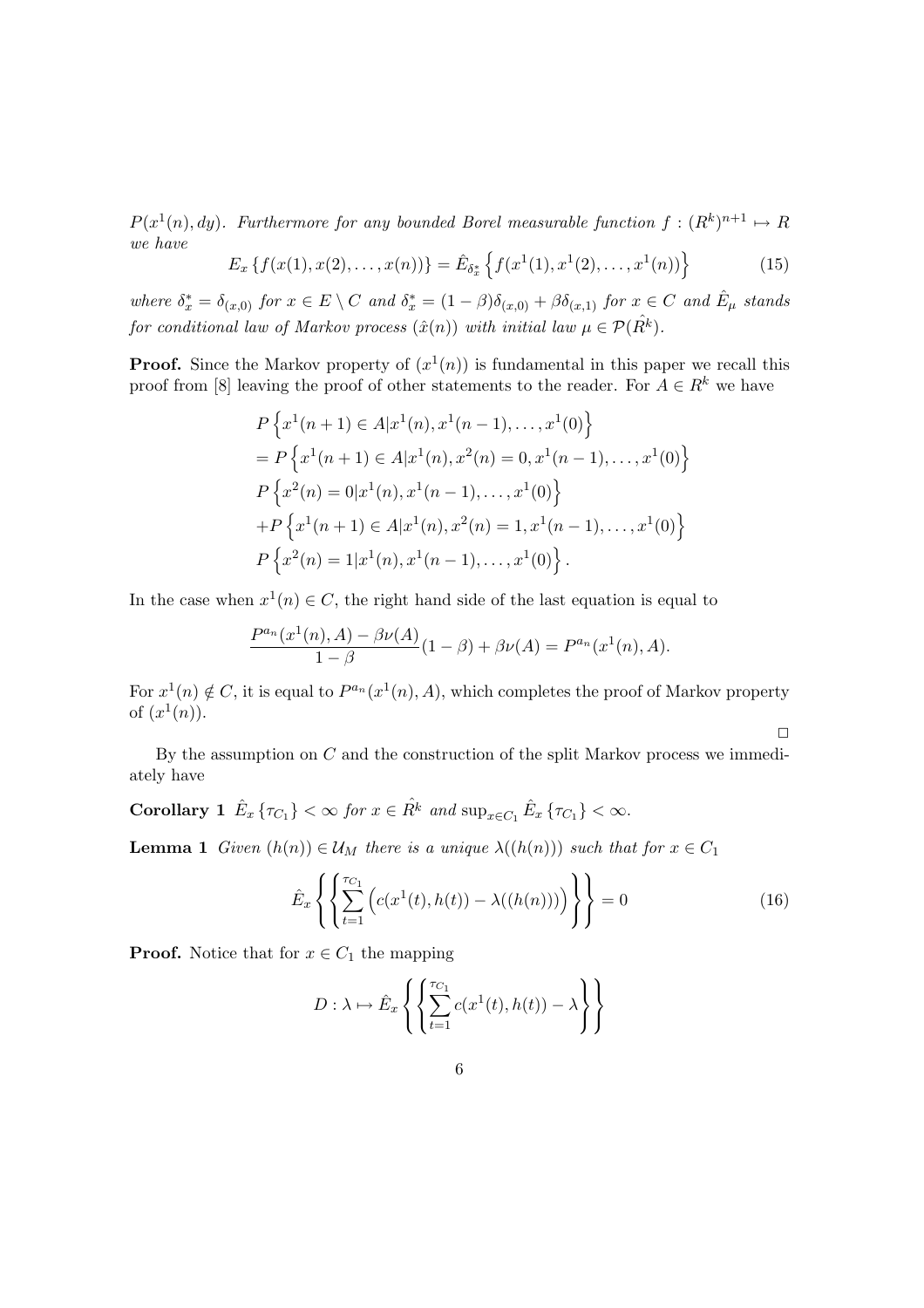is continuous and strictly decreasing. Since the values of this mapping for  $||c||$  and  $-||c||$  are respectively nonpositive and nonnegative there is a unique  $\lambda$  for which the mapping attains  $0.$ 

For Borel measurable  $u: R^k \mapsto U$  let

$$
\hat{w}^u(x) = \hat{E}_x \left\{ \sum_{t=0}^{\tau_{C_1}} \left( c(x^1(t), u(x^1(t))) - \lambda(u) \right) \right\},\tag{17}
$$

where we use notation  $\lambda(u) = \lambda(u(x(n))).$ 

**Lemma 2** Function  $\hat{w}^u$  defined in (17) is a unique up to an additive constant solution to the additive Poisson equation (APE) for the split Markov process  $(\hat{x}(n))$ :

$$
\hat{w}^u(x) = c(x^1, u(x^1)) - \lambda(u) + \int_{\hat{R}^k} \hat{w}^u(y) \hat{P}(x, dy)
$$
\n(18)

Furthermore, if  $\hat{w}$  and  $\lambda$  satisfy the equation

$$
\hat{w}(x) = c(x^1, u(x^1)) - \lambda + \int_{\hat{R}^k} \hat{w}(y) \hat{P}(x, dy)
$$
\n(19)

then  $\lambda = \lambda(u)$  (defined in Lemma 1) and  $\hat{w}$  differs from  $\hat{w}^u$  by an additive constant.

Proof. In fact, we have using  $(16)$ 

$$
\hat{E}_x \{ w(\hat{x}(1)) \} = \hat{E}_x \left\{ \chi_{\hat{x}(1) \in C_1} \hat{E}_{x(1)} \left\{ \sum_{t=0}^{\tau_{C_1}} c(x^1(t), u(x^1(t))) - \lambda(u) \right\} \right\} \n+ \hat{E}_x \left\{ \chi_{\hat{x}(1) \notin C_1} \hat{E}_{x(1)} \left\{ \sum_{t=0}^{\tau_{C_1}} c(x^1(t), u(x^1(t))) - \lambda(u) \right\} \right\} = \hat{E}_x \left\{ \chi_{\hat{x}(1) \in C_1} \right\} \n+ c(x^1(1), u(x^1(1))) - \lambda(u) \right\} + \hat{E}_x \left\{ \chi_{\hat{x}(1) \notin C_1} \sum_{t=0}^{\tau_{C_1}} c(x^1(t), u(x^1(t))) - \lambda(u) \right\} \n= \hat{E}_x \left\{ \sum_{t=0}^{\tau_{C_1}} c(x^1(t), u(x^1(t))) - \lambda(u) \right\} - (c(x^1, u(x^1)) - \lambda(u))
$$

from which (18) follows. If  $\hat{w}^u$  is a solution to (18) then by iteration we obtain that

$$
\hat{w}^u(x) = \hat{E}_x \left\{ \sum_{t=0}^{\tau_{C_1}} \left( c(x^1(t), u(x^1(t))) - \lambda(u) \right) + \hat{E}_{\hat{x}_{\tau_{C_1}}} \left\{ \hat{w}^u(\hat{x}(1)) \right\} \right\},
$$
(20)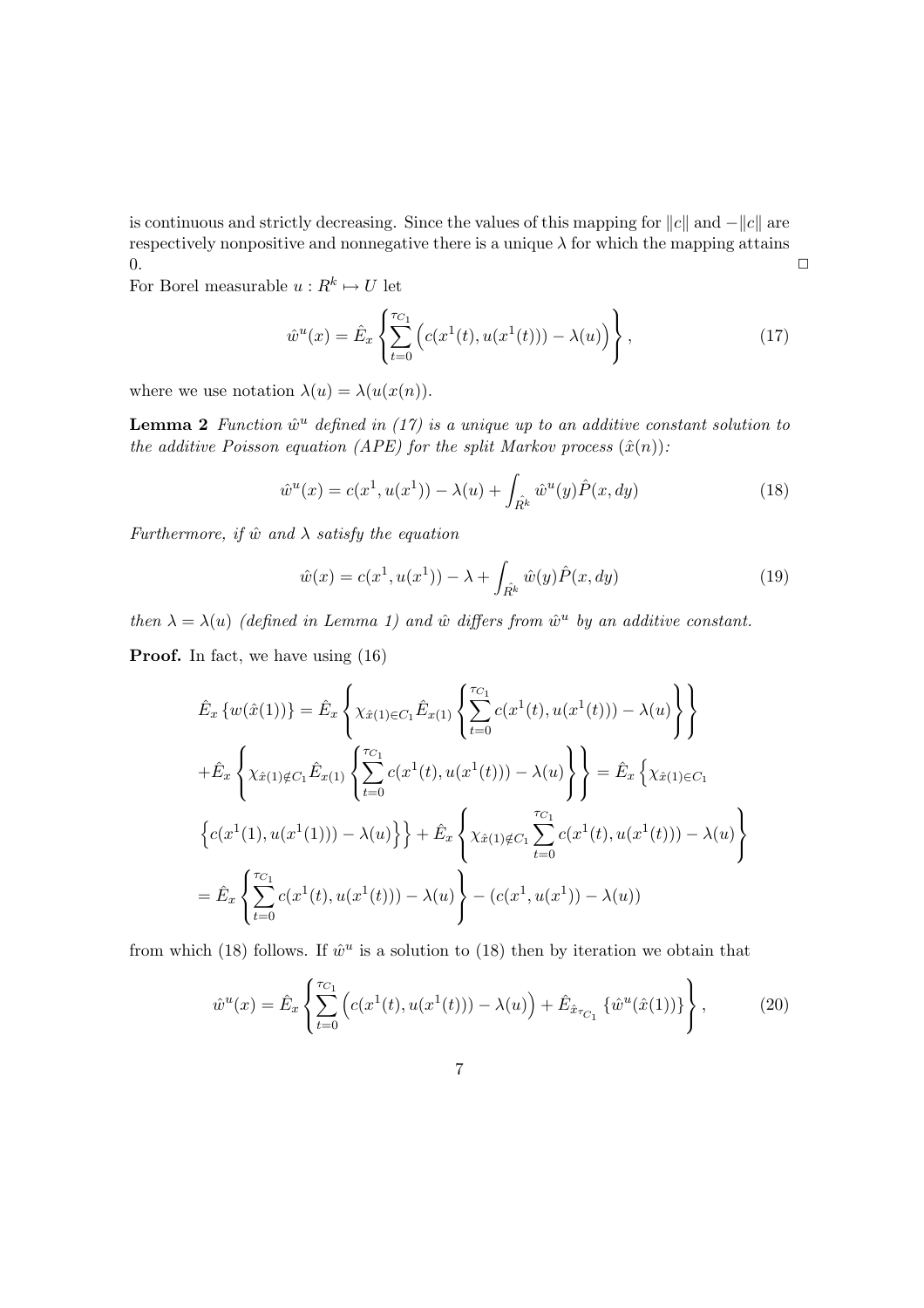where by the construction of the split Markov process

$$
\hat{E}_{x_{\tau_{C_1}}} \left\{ \hat{w}^u(\hat{x}(1)) \right\} = (1 - \beta) \int_{R^k} \hat{w}^u(z,0) \nu(dz) + \beta \int_{R^k} \hat{w}^u(z,1) \nu(dz).
$$

Consequently  $\hat{w}^u$  differs from  $\hat{w}^u$  defined in (17) only by an additive constant. Similarly, if  $\hat{w}$  and  $\lambda$  are solutions to (19) then  $\hat{w}$  differs from

$$
\tilde{w}(x) = \hat{E}_x \left\{ \sum_{t=0}^{\tau_{C_1}} \left( c(x^1(t), u(x^1(t))) - \lambda \right) \right\}
$$

by an additive constant  $\hat{E}_z \{\hat{w}(\hat{x}(1))\}$  with  $z \in C_1$ . Since  $\tilde{w}$  itself is a solution to (19) we have that  $\hat{E}_z \{\tilde{w}(\hat{x}(1))\} = 0$  for  $z \in C_1$ . Therefore for  $z \in C_1$ 

$$
0 = \hat{E}_z \left\{ \tilde{w}(\hat{x}(1)) \right\} = \hat{E}_z \left\{ \chi \hat{R}^k \setminus C_1(\hat{x}(1)) \sum_{t=1}^{\tau_{C_1}} \left( c(x^1(t), u(x^1(t))) - \lambda \right) \right\}
$$

$$
+ \chi_{C_1}(\hat{x}(1)) \hat{E}_{\hat{x}(1)} \left\{ \sum_{t=0}^{\tau_{C_1}} \left( c(x^1(t), u(x^1(t))) - \lambda \right) \right\}
$$

$$
= \hat{E}_z \left\{ \sum_{t=1}^{\tau_{C_1}} \left( c(x^1(t), u(x^1(t))) - \lambda \right) \right\}
$$

and by Lemma 1 we have  $\lambda = \lambda(u)$  which completes the proof.

 $\Box$ 

**Corollary 2** Given solution  $\hat{w}^u : \hat{R^k} \mapsto R$  to APE (18) we have that  $w^u$  defined by

$$
w^{u}(x) := \hat{w}^{u}(x,0) + 1_{C}(x)\beta(\hat{w}^{u}(x,1) - \hat{w}^{u}(x,0))
$$
\n(21)

is a solution to APE for the original Markov process  $(x(n))$ 

$$
w^{u}(x) = c(x, u(x)) - \lambda(u) + \int_{R^{k}} w^{u}(y)P(x, dy).
$$
 (22)

Furthermore if  $w^u$  is a solution to (22) then  $\hat{w}^u$  defined by

$$
\hat{w}^u(x^1, x^2) = c(x^1, u(x^1)) - \lambda(u) + \hat{E}_{x^1, x^2} \left\{ w^u(x^1(1)) \right\}
$$
\n(23)

is a solution to (18).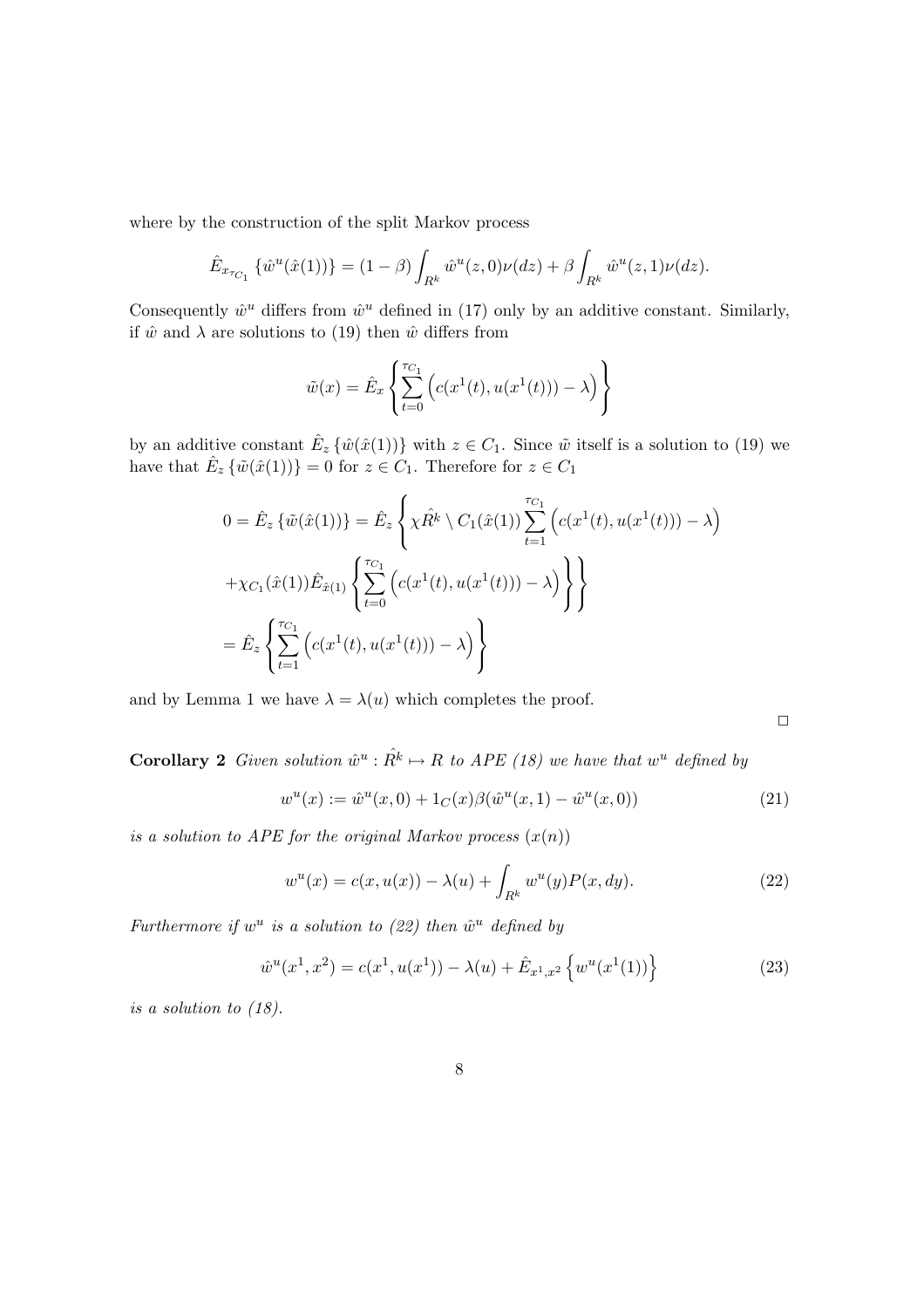**Proof.** By  $(14)$  we have

$$
\hat{E}_x \{\hat{w}^u(\hat{x}(1))\} = \hat{E}_x \left\{ \hat{E}_x \{\hat{w}^u(\hat{x}(1)) | x^1(1) \} \right\} \n= \hat{E}_x \left\{ \chi_C(x^1(1)) ((1 - \beta) \hat{w}^u(x^1(1), 0) + \beta \hat{w}^u(x^1(1), 1)) + \chi_{E \setminus C}(x^1(1)) \hat{w}^u(x^1(1), 0) \right\} = \hat{E}_x \left\{ w^u(x^1(1)) \right\}
$$
\n(24)

Therefore by (18) we obtain that  $w^u$  defined in (21) is a solution to (22). Assume now that  $w^u$  is a solution to (22). Then by (15)

$$
\hat{E}_{\delta_x^*} \left\{ w^u(x^1(1)) \right\} = E_x \left\{ w^u(x(1)) \right\}
$$

and for  $\hat{w}^u$  given in (23) we obtain (21). From (21) we obtain (24) which in turn by (23) shows that  $\hat{w}^u$  is a solution to (18).

 $\Box$ 

Remark 1 APE has been a subject of intensive studies in [14] (together with so called multiplicative Poisson equation). As is shown above the use of splitting techniques gives an explicit form for a solution to this equation.

The value of  $\lambda(u)$  has another important characterization. Namely, we have

**Proposition 2** For Borel measurable  $u : R^k \to U$  the value  $\lambda(u)$  defined in Lemma 1 is equal to

$$
\lambda(u) = \lim_{n \to \infty} \frac{1}{n} E_x \left\{ \sum_{t=0}^{n-1} c(x(t), u(x(t))) \right\} \tag{25}
$$

**Proof.** Let  $\lambda > \lambda(u)$ . For  $z \in C_1$  we have

$$
\hat{E}_z \left\{ \sum_{t=1}^{\tau_{C_1}} \left( c(x^1(t), u(x^1(t))) - \lambda \right) \right\} < 0
$$

and consequently for  $N\ge N_0$ 

$$
\hat{E}_z \left\{ \sum_{t=1}^{\tau_{C_1} \wedge N} \left( c(x^1(t), u(x^1(t))) - \lambda \right) \right\} \le 0. \tag{26}
$$

Let

$$
w_N^u(x) = \hat{E}_x \left\{ \sum_{t=0}^{\sigma_{C_1} \wedge N - 1} \left( c(x^1(t), u(x^1(t))) - \lambda \right) \right\}
$$
 (27)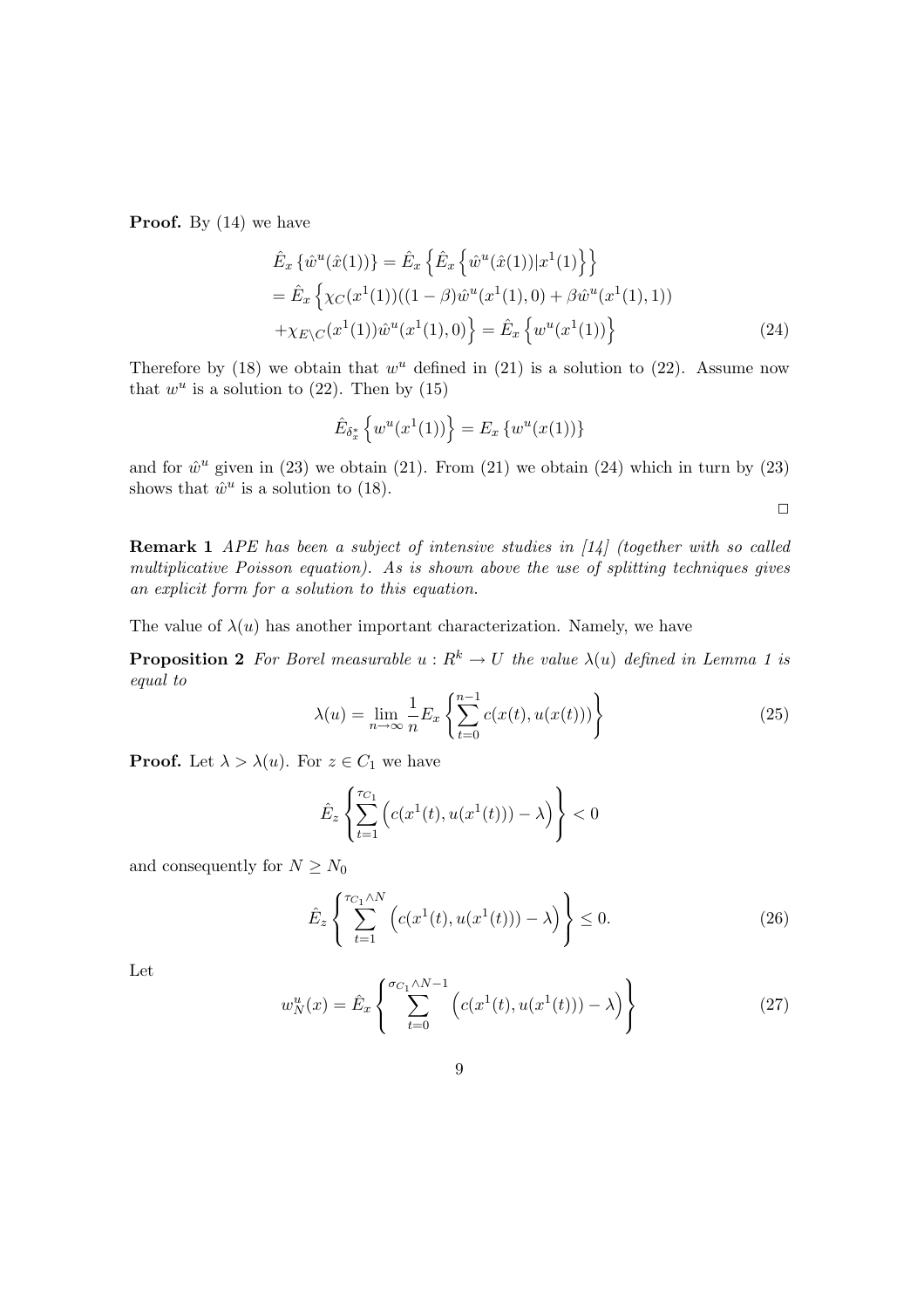with  $\sigma_{C_1} = \inf \{ t \ge 0 : \hat{x}(t) \in C_1 \}.$ For  $x \notin C_1$ 

$$
w_{N+1}^{u}(x) = \hat{E}_{x} \left\{ c(x^{1}(0), u(x^{1}(0))) - \lambda + \hat{E}_{\hat{x}(1)} \left\{ \sum_{t=0}^{\sigma_{C_{1}} \wedge N-1} \left( c(x^{1}(t), u(x^{1}(t))) - \lambda \right) \right\} \right\}
$$
  
=  $\hat{E}_{x} \left\{ c(x^{1}(0), u(x^{1}(0))) - \lambda + w_{N}^{u}(\hat{x}(1)) \right\}$  (28)

and  $x \in C_1$  by (26) we have

$$
w_{N+1}^{u}(x) = c(x^{1}(0), u(x^{1}(0))) - \lambda \ge
$$
  
\n
$$
\geq \hat{E}_{x} \left\{ c(x^{1}(0), u(x^{1}(0))) - \lambda + \hat{E}_{\hat{x}(1)} \left\{ \sum_{t=0}^{\sigma_{C_{1}} \wedge N-1} \left( c(x^{1}(t), u(x^{1}(t))) - \lambda \right) \right\} \right\}
$$
  
\n
$$
= \hat{E}_{x} \left\{ c(x^{1}(0), u(x^{1}(0))) - \lambda + w_{N}^{u}(\hat{x}(1)) \right\}
$$
\n(29)

Consequently

$$
w_{N+1}^{u}(x) \ge \hat{E}_x \left\{ c(x^1(0), u(x^1(0))) - \lambda + w_N^u(\hat{x}(1)) \right\}
$$
(30)

and by iteration for  $N\ge N_0$ 

$$
w_{N+k}^{u}(x) \geq \hat{E}_x \left\{ \sum_{t=0}^{k-1} \left( c(x^1(t), u(x^1(t))) - \lambda \right) + w_N^{u}(\hat{x}(k)) \right\}
$$
  

$$
\geq \hat{E}_x \left\{ \sum_{t=0}^{k-1} c(x^1(t), u(x^1(t))) - \lambda - ||c||N \right\}.
$$

Therefore

$$
\frac{1}{k}\hat{E}_x \left\{ \sum_{t=0}^{k-1} c(x^1(t), u(x^1(t))) \right\} \leq \frac{1}{k} ||c||N
$$
  
+ 
$$
\frac{1}{k} \sup_N \hat{E}_x \left\{ \sum_{t=1}^{\sigma_{C_1} \wedge N - 1} \left( c(x^1(t), u(x^1(t))) - \lambda(u) \right) \right\} + \lambda
$$

and consequently

$$
\limsup_{k \to \infty} \frac{1}{k} \hat{E}_x \left\{ \sum_{t=0}^{k-1} c(x^1(t), u(x^1(t))) \right\} \le \lambda
$$

Letting  $\lambda$  decreasing to  $\lambda(u)$  we obtain

$$
\limsup_{k \to \infty} \frac{1}{k} \hat{E}_x \left\{ \sum_{t=0}^{k-1} c(x^1(t), u(x^1(t))) \right\} \le \lambda(u)
$$
\n(31)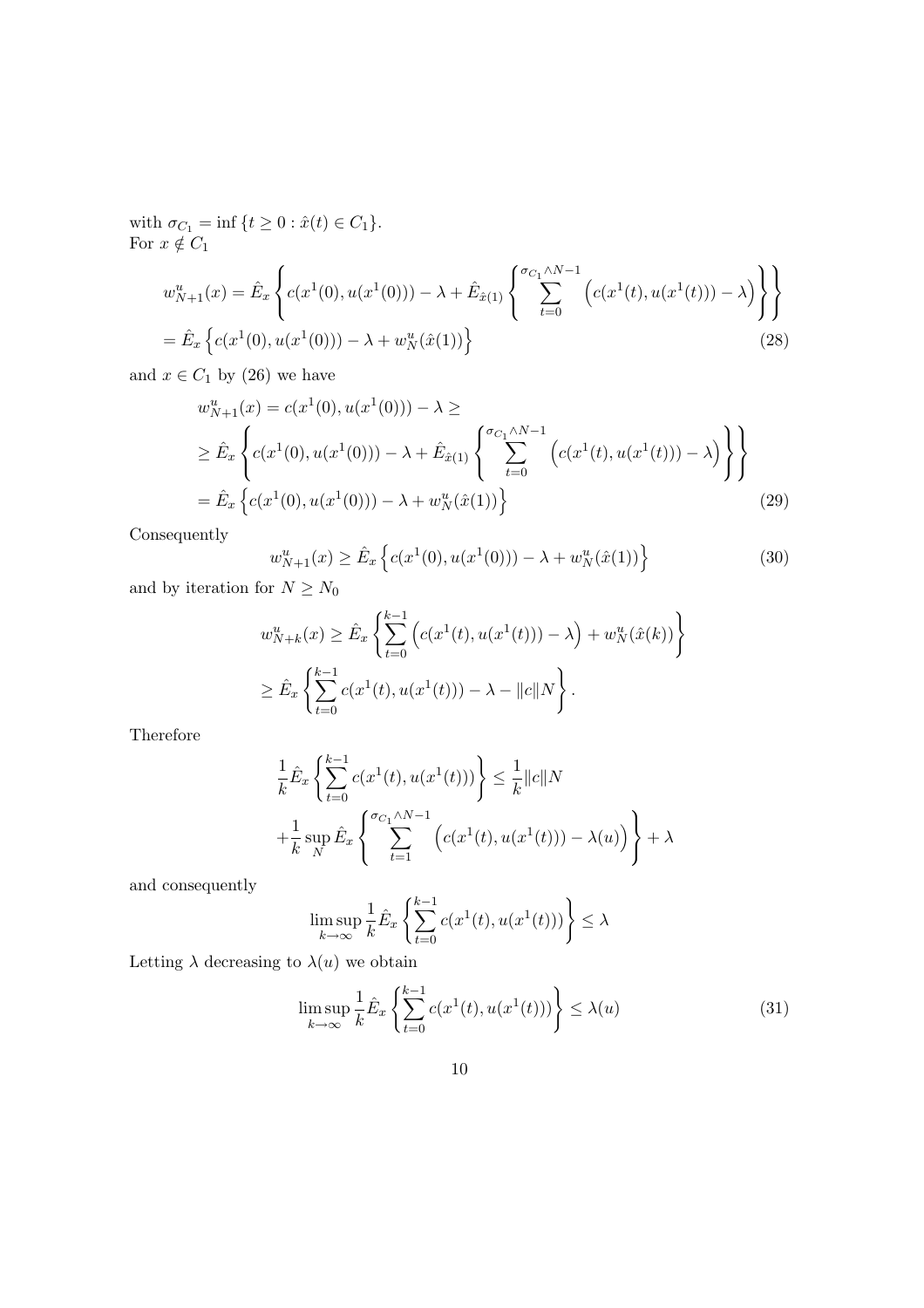Assume now that  $\lambda < \lambda(u).$  For  $z \in C_1$  we have

$$
\hat{E}_z \left\{ \sum_{t=1}^{\tau_{C_1}} \left( \gamma c(x^1(t), u(x^1(t))) - \lambda \right) \right\} > 0
$$

and consequently for  $N\ge N_0$ 

$$
\hat{E}_z \left\{ \sum_{t=1}^{\tau_{C_1} \wedge N} \left( c(x^1(t), u(x^1(t))) - \lambda \right) \right\} \ge 0. \tag{32}
$$

Therefore for  $w_N^u$  defined as in (27) similarly to (28)-(29) we have

$$
w_{N+1}^{u}(x) \le \hat{E}_x \left\{ c(x^1(0), u(x^1(0))) - \lambda + w_N^u(\hat{x}(1)) \right\}
$$
(33)

and by iteration for  $N\ge N_0$ 

$$
w_{N+k}^{u}(x) \leq \hat{E}_x \left\{ \sum_{t=0}^{k-1} \left( c(x^1(t), u(x^1(t))) - \lambda \right) + w_N^{u}(\hat{x}(k)) \right\}
$$
  

$$
\leq \hat{E}_x \left\{ \sum_{t=0}^{k-1} \left( c(x^1(t), u(x^1(t))) - \lambda \right) + ||c||N \right\}.
$$

Therefore

$$
\frac{1}{k}\hat{E}_x \left\{ \sum_{t=0}^{k-1} c(x^1(t), u(x^1(t))) \right\} \ge -\frac{1}{k} ||c||N
$$
  
+
$$
\frac{1}{k} \inf_N \hat{E}_x \left\{ \sum_{t=1}^{\sigma_{C_1} \wedge N - 1} \left( c(x^1(t), u(x^1(t))) - \lambda(u) \right) \right\} + \lambda
$$

and

$$
\liminf_{k \to \infty} \frac{1}{k} \hat{E}_x \left\{ \sum_{t=0}^{k-1} c(x^1(t), u(x^1(t))) \right\} \ge \lambda
$$

and finally

$$
\liminf_{k \to \infty} \frac{1}{k} \hat{E}_x \left\{ \sum_{t=0}^{k-1} c(x^1(t), u(x^1(t))) \right\} \ge \lambda(u)
$$
\n(34)

 $\Box$ 

which together with  $(31)$  completes the proof.

We summarize the results of this section in the form of Theorem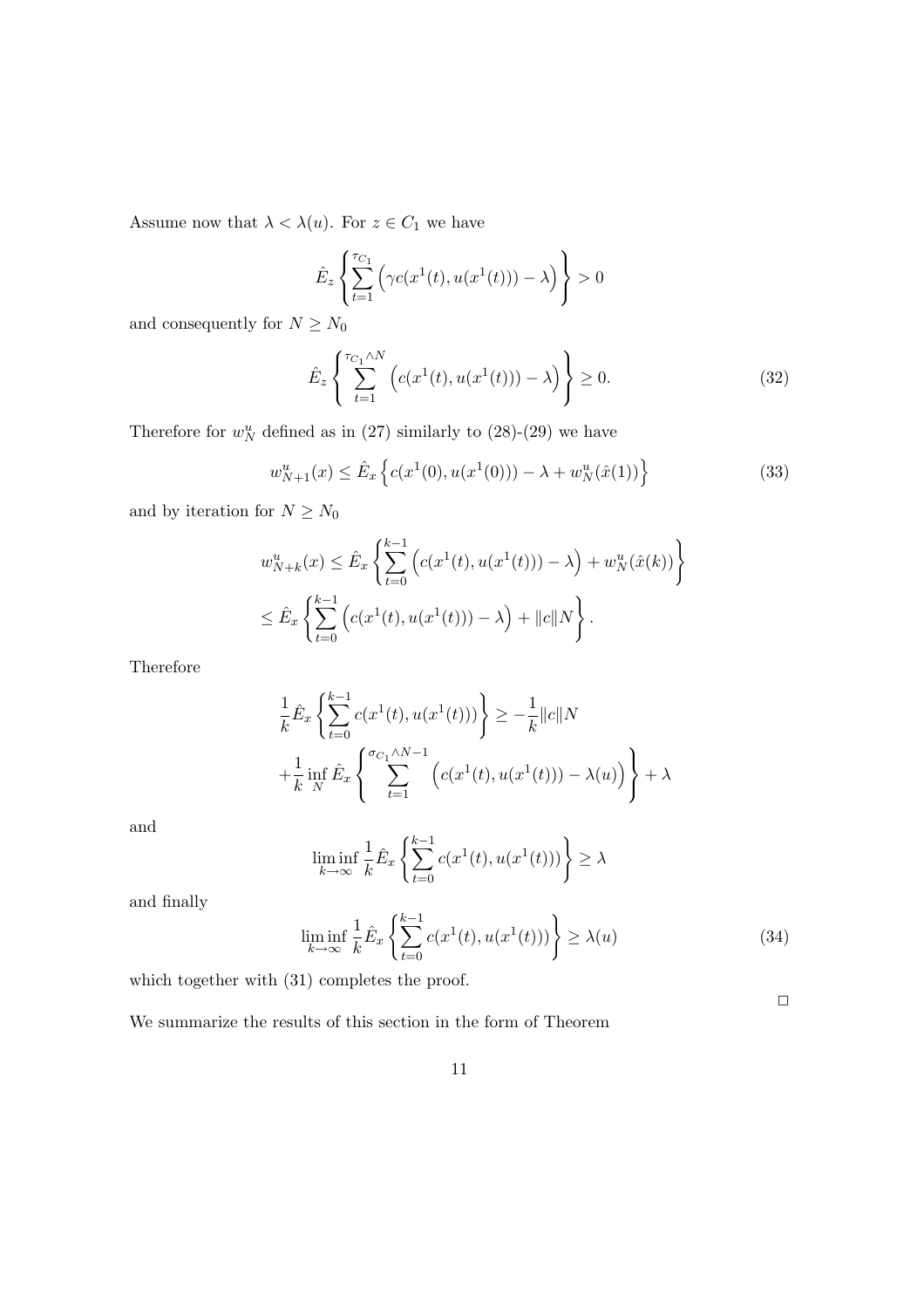**Theorem 1** There exist unique up to an additive constant function  $w: R^k \mapsto R$  and unique constant  $\lambda$  which are solutions to the Bellman equation (7). Furthermore  $\lambda$  is an optimal value of the cost functional  $J^0$ .

**Proof.** Notice for  $\hat{u}$  we find w and  $\lambda$  as a solution to APE

$$
w(x) = c(x, \hat{u}(x)) - \lambda + \int_{R^k} w(y) P(x, dy),
$$

which exist by Lemma 1, 2 and Corollary 2. By Proposition 2,  $\lambda$  is an optimal value of the cost functional  $J^0$ . Uniqueness up to an additive constant of w follows from uniqueness of the solutions to APE for the split Markov process (Lemma 2) and Corollary 2.

 $\Box$ 

## 3 Risk sensitive asymptotics

In what follows we shall assume that  $\gamma \in (-1,0)$ . The following estimation will be useful in this section

Lemma 3 We have

$$
e^{\gamma ||a||} \le E \left\{ \left( \sum_{i=1}^{m} h_i \xi_i(x, W(0)) \right)^{\gamma} \right\} \le e^{|\gamma| ||a|| + \frac{1}{2}\gamma^2 ||\sigma^2||} \tag{35}
$$

**Proof.** Since  $r(z) = z^{\gamma}$  is convex by Jensen inequality we have

$$
E\left\{ \left( \sum_{i=1}^m h_i \xi_i(x, W(0)) \right)^{\gamma} \right\} \leq \sum_{i=1}^m h_i E\left\{ (\xi_i(x, W(0)))^{\gamma} \right\}.
$$

Using Hölder inequality twice we have

$$
E\left\{ \left( \sum_{i=1}^{m} h_i \xi_i(x, W(0)) \right)^{\gamma} \right\} \ge \frac{1}{E\left\{ \left( \sum_{i=1}^{m} h_i \xi_i(x, W(0)) \right)^{-\gamma} \right\}}
$$
  

$$
\ge \frac{1}{\left( \sum_{i=1}^{m} h_i E\left\{ \left( \sum_{i=1}^{m} \xi_i(x, W(0)) \right) \right\} \right)^{-\gamma}}.
$$

Then using standard estimations for  $\xi_i$  we easily obtain (35).

Immediately from Lemma 3 we have

 $\Box$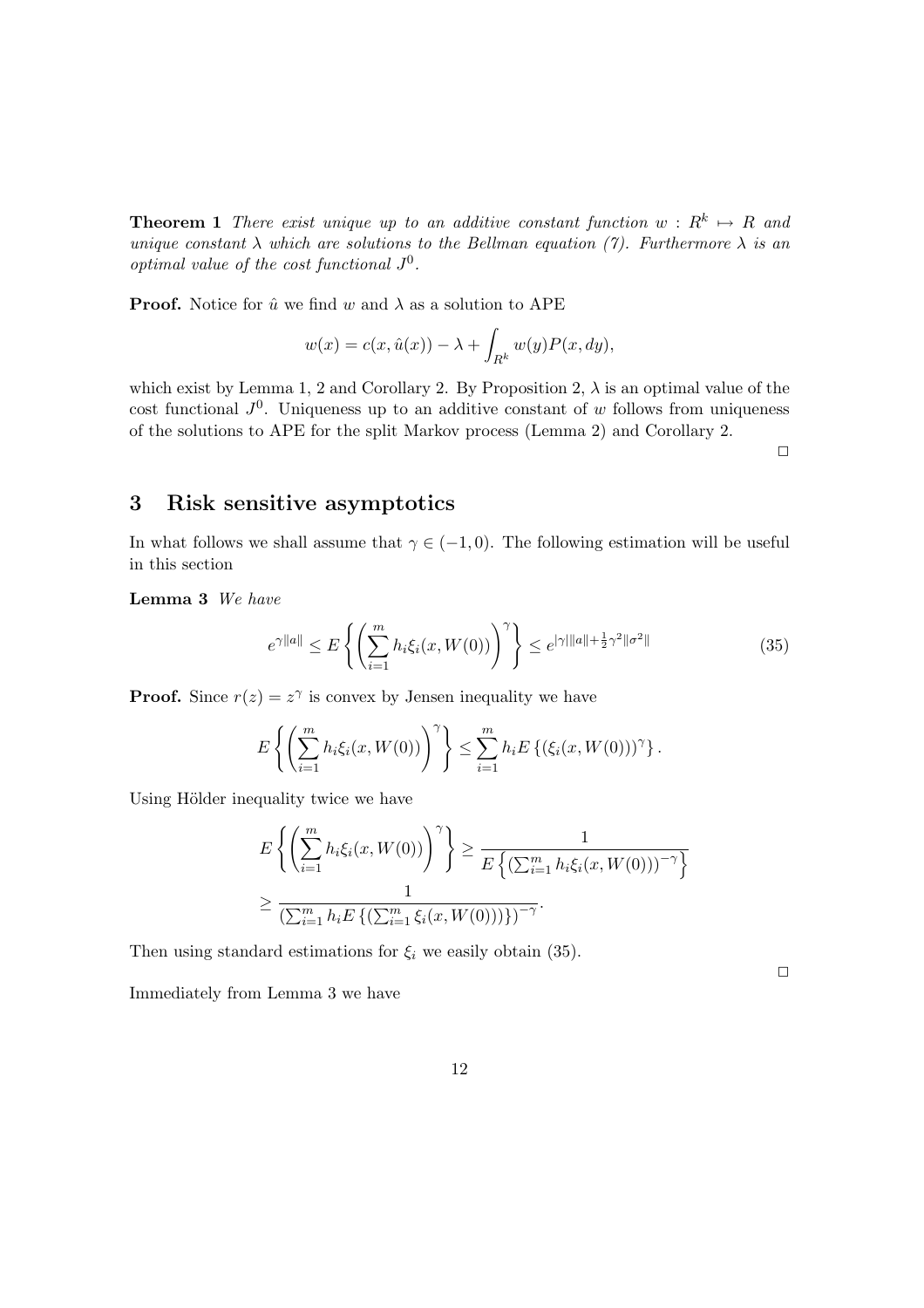### Corollary 3

$$
\limsup_{\gamma \to 0} \sup_{x \in R^k} \sup_{h \in U} |E\left\{ \left( \sum_{i=1}^m h_i \xi_i(x, W(0)) \right)^{\gamma} \right\} - 1| = 0 \tag{36}
$$

and

$$
\lim_{\gamma \to 0} \sup_{x \in R^k} \sup_{h \in U} |c_{\gamma}(x, h) - 1| = 0. \tag{37}
$$

We furthermore have

#### Lemma 4

$$
\lim_{\gamma \to 0} \frac{1}{\gamma} c_{\gamma}(x, h) = c(x, h)
$$
\n(38)

and the limit is increasing and uniform in x and h from compact subsets.

**Proof.** By Hölder inequality  $\frac{1}{\gamma}c_{\gamma}(x,h)$  is increasing in  $\gamma$ . Using l'Hospital rule for  $\gamma \to 0$ we identify the limit as  $c(x, h)$ . Since the functions  $c(x, h)$  and  $c_\gamma(x, h)$  are continuous by Dini's theorem the convergence is uniform on compact sets.

 $\Box$ 

#### Lemma 5 We have that

$$
\sup_{A \in \mathcal{B}(R^k)} \sup_{x \in R^k} \sup_{h \in U} \left| \frac{P^{h,\gamma}(x,A)}{P(x,A)} - 1 \right| \to 0 \tag{39}
$$

as  $\gamma \to 0$ .

**Proof.** Notice that by Hölder inequality we have

$$
P^{h,\gamma}(x,A) \le e^{-c_{\gamma}(x,h)} e^{\frac{1}{2}c_{2\gamma}(x,h)} \sqrt{P(x,A)}
$$
\n
$$
(40)
$$

and

$$
P(x,A) \le e^{\frac{1}{2}c_{\gamma}(x,h)}e^{-\frac{1}{2}\gamma\|a\|}\sqrt{P^{h,\gamma}(x,A)}
$$
(41)

from which (39) easily follows.

 $\Box$ 

In what follows we shall assume that for some  $\gamma < 0$  we have

$$
E_x\left\{e^{|\gamma|\tau_C}\right\} < \infty\tag{42}
$$

for  $x \in R^k$  and

$$
\sup_{x \in C} E_x \left\{ e^{|\gamma|\tau_C} \right\} < \infty. \tag{43}
$$

where  $C$  is the same compact set as in section 2. We recall the following fundamental result from [8]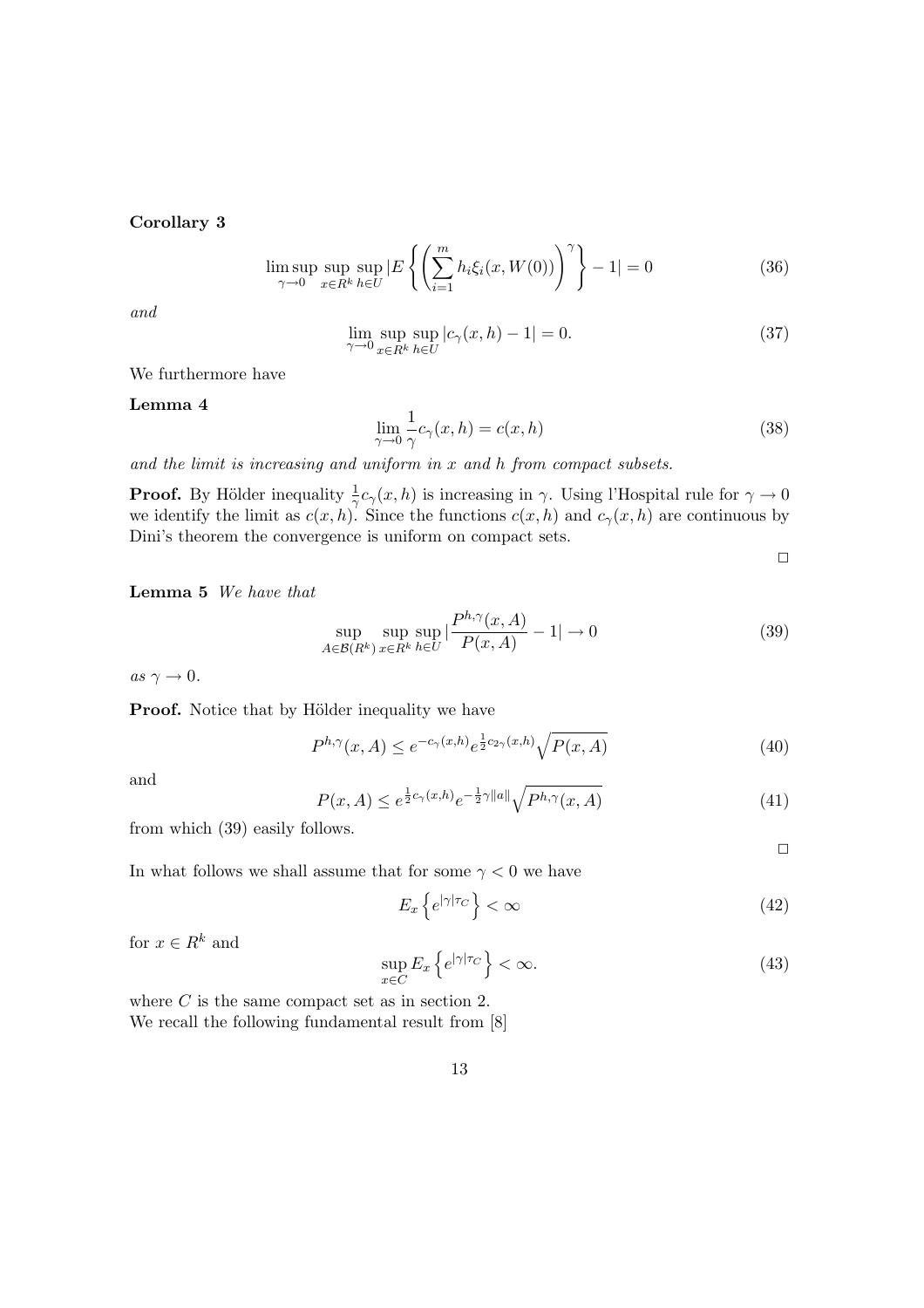**Theorem 2** For  $\gamma < 0$  sufficiently close to 0 exist  $\lambda^{\gamma}$  and a continuous function  $w_{\gamma}$ :  $R^k \mapsto R$  such that Bellman equation (10) is satisfied. Moreover  $\frac{1}{\gamma} \lambda^{\gamma}$  is an optimal value of the cost functional  $J_x^{\gamma}$  and the control  $\hat{u}(x_n)$ , where  $\hat{u}$  is a Borel measurable function for which the infimum in the right hand side of  $(10)$  is attained, is an optimal control within the class of all of controls from  $\mathcal{U}_s$ .

Furthermore, if for admissible control  $(h_n)$  we have that

$$
\limsup_{t\to\infty} E_x^{(h_n)}\left\{\left(E_{x_t}^{h_t}\left\{e^{w_\gamma(x_1)}\right\}\right)^\alpha\right\}<\infty
$$

for every  $\alpha > 1$ , then  $\frac{1}{\gamma} \lambda^{\gamma} \leq J_x^{\gamma}((a_n))$ .

Notice now that by Hölder inequality the value of the functional  $J^{\gamma}$  is increasing in  $\gamma < 0$ and by Jensen inequality is dominated by the value of  $J^0$ . Consequently the same holds for the optimal values of the cost functionals i.e.

$$
\frac{1}{\gamma}\lambda_{\gamma} \le \lambda. \tag{44}
$$

Furthermore there is a sequence  $u_n$  of continuous functions from  $R^k$  to U such that  $c(x, u_n(x))$  converges uniformly in x from compact subsets to sup<sub>h∈II</sub>  $c(x, h)$ . By Lemma 1 and Theorem 1 we immediately have that  $\lambda((u_n)) \to \lambda$  as  $n \to \infty$ . This means that for any  $\varepsilon > 0$  there is a  $\varepsilon$  optimal continuous control function  $u_{\varepsilon}$ . We are going to show that for each  $\varepsilon > 0$ 

$$
J^{\gamma}(u_{\varepsilon}(x(n))) \to J^{0}(u_{\varepsilon}(x(n))) \tag{45}
$$

as  $\gamma \to 0$ . Since the proof will be based following section 5 of [6] on the large deviation estimates we shall need the following assumption:

(A) there is a continuous function  $f_0: R^k \to [1, \infty)$  such that for each positive integer  $n$  the set  $K_n := \left\{ x \in R^k : \frac{f_0(x)}{P f_0(x)} \leq n \right\}$  is compact. ll<br>N is compact.

Remark 2 By direct calculation one can show that for a large class of ergodic processes  $(x(n))$  function  $f_0(x) = e^{c||x||^2}$  satisfies (A) for small c. To be more precise assume for simplicity that  $k = 1$  and  $|x + b(x)| \leq \beta |x|$  for a sufficiently large x with  $0 < \beta < 1$ . Then for  $0 < c < \frac{1-\beta^2}{2dd^T}$  the assumption (A) holds.

**Proposition 3** Under (A) for continuous control function  $u : R^k \mapsto U$  we have

$$
J^{\gamma}(u(x(n))) \to J^0(u(x(n))) \tag{46}
$$

as  $\gamma \to 0$ .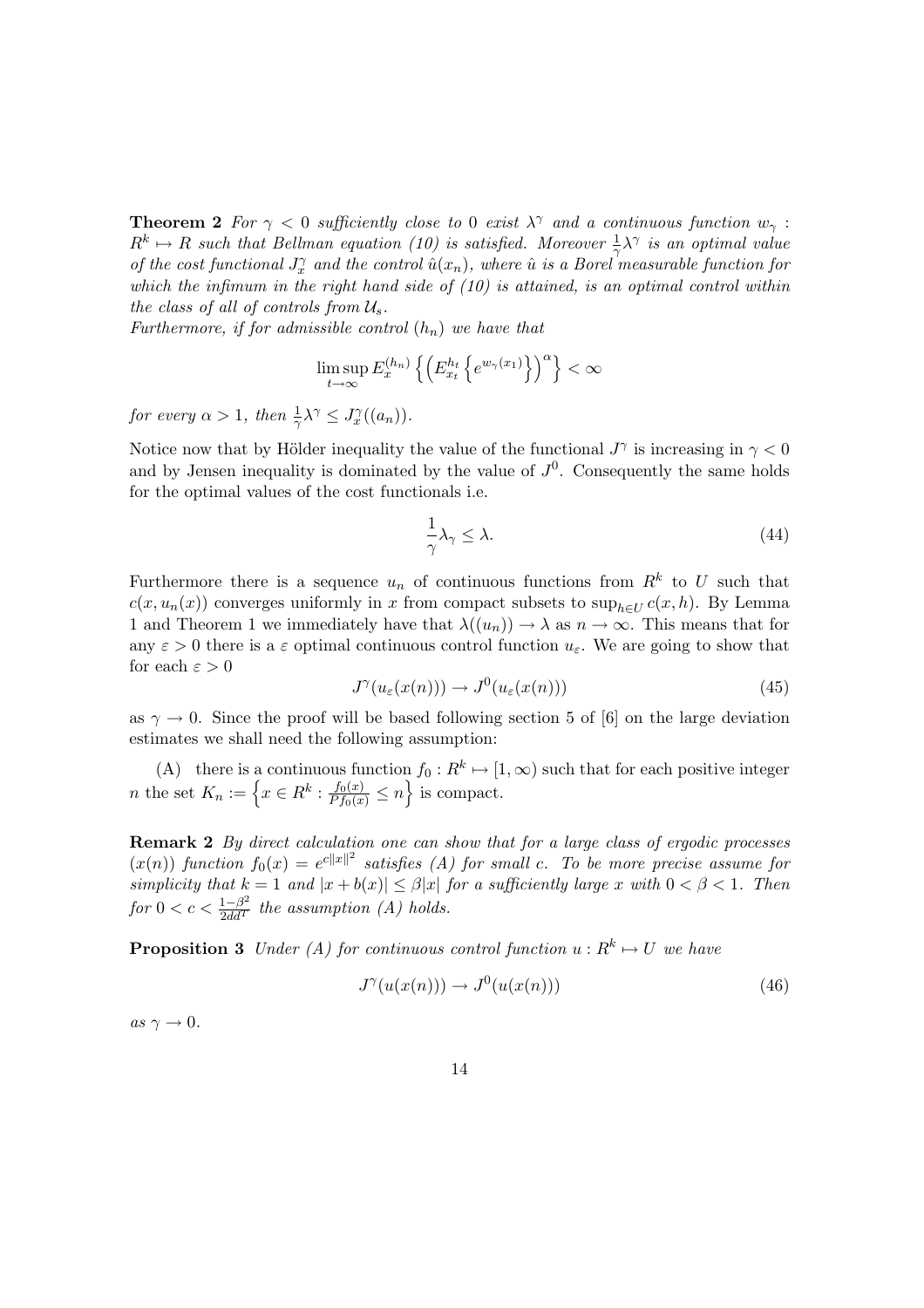**Proof.** Under (A) using Lemma 5 we see that the set  $K_n^{u,\gamma} := \left\{ x \in R^k : \frac{f_0(x)}{P^{u,\gamma}f_0(x)} \leq n \right\}$ o is compact for each n. Therefore by Theorem 4.4 of  $[10]$  we have an upper large deviation estimate for empirical distributions of Markov process with transition operator  $P^{u(x),\gamma}(x, \cdot)$ . Using Theorem from Section 3 of [11] we also have a lower large deviation estimate. Consequently we have a large deviation principle satisfied with the rate function

$$
I^{u,\gamma}(\nu) := \sup_{h \in H} \int_{R^k} \ln \frac{h(x)}{P^{u(x),\gamma}h(x)} \nu(dx),\tag{47}
$$

where H is the set of all bounded functions  $h: R^k \mapsto R$  such that  $\frac{1}{h(x)}$  is also bounded and  $\nu \in \mathcal{P}(R^k)$ . By Varadhan theorem (Theorem 2.1.1 of [5]) we therefore obtain that

$$
\frac{1}{\gamma} \lim_{n \to \infty} \frac{1}{n} \ln E_x^{h,\gamma} \left\{ \exp \left\{ \sum_{t=0}^{n-1} c_{\gamma}(x(t), h(t)) \right\} \right\} = \inf_{\nu \in \mathcal{P}(R^k)} \left( \int_{R^k} \frac{1}{\gamma} c_{\gamma}(z, u(z)) \nu(dz) - \frac{1}{\gamma} I^{u,\gamma}(\nu) \right) \tag{48}
$$

There is a sequence of measures  $\nu_{\gamma_i}$  with  $\gamma_i \to 0$  as  $i \to \infty$  such that

$$
\int_{R^k} \frac{1}{\gamma_i} c_{\gamma_i}(z, u(z)) \nu_{g_i}(dz) - \frac{1}{\gamma_i} I^{u, \gamma_i}(\nu_{\gamma_i}) \le
$$
\n
$$
\inf_{\nu \in \mathcal{P}(R^k)} \left( \int_{R^k} \frac{1}{\gamma_i} c_{\gamma_i}(z, u(z)) \nu(dz) - \frac{1}{\gamma_i} I^{u, \gamma_i}(\nu) \right) + \frac{1}{i}
$$
\n
$$
(49)
$$

Since from (35)

$$
\frac{1}{\gamma} \lim_{n \to \infty} \frac{1}{n} \ln E_x^{h,\gamma} \left\{ \exp \left\{ \sum_{t=0}^{n-1} c_\gamma(x(t), h(t)) \right\} \right\} \le \|a\| \tag{50}
$$

we have that  $I^{u,\gamma_i}(\nu_{\gamma_i}) \to 0$ . We shall show that the sequence  $(\nu_{\gamma_i})$  is tight. Using Fatou Lemma to the sequence  $\{f_0 \wedge N\}$  with  $N \to \infty$  we obtain that

$$
\int_{R^k} \ln \frac{f_0(x)}{P^{u(x),\gamma} f_0(x)} \nu_{\gamma_i}(dx) \le I^{u,\gamma_i}(\nu_{\gamma_i}).\tag{51}
$$

By (39) for  $\varepsilon > 0$  there is  $\gamma_0$  such that for  $\gamma \ge \gamma_0$ 

$$
(1 - \varepsilon)Pf_0(x) \le P^{u(x), \gamma}f_0(x) \le (1 + \varepsilon)Pf_0(x). \tag{52}
$$

Therefore by (51)

$$
\int_{R^k} \ln \frac{f_0(x)}{Pf_0(x)} \nu_{\gamma_i}(dx) \le I^{u, \gamma_i}(\nu_{\gamma_i}) + \ln(1+\varepsilon)
$$
\n(53)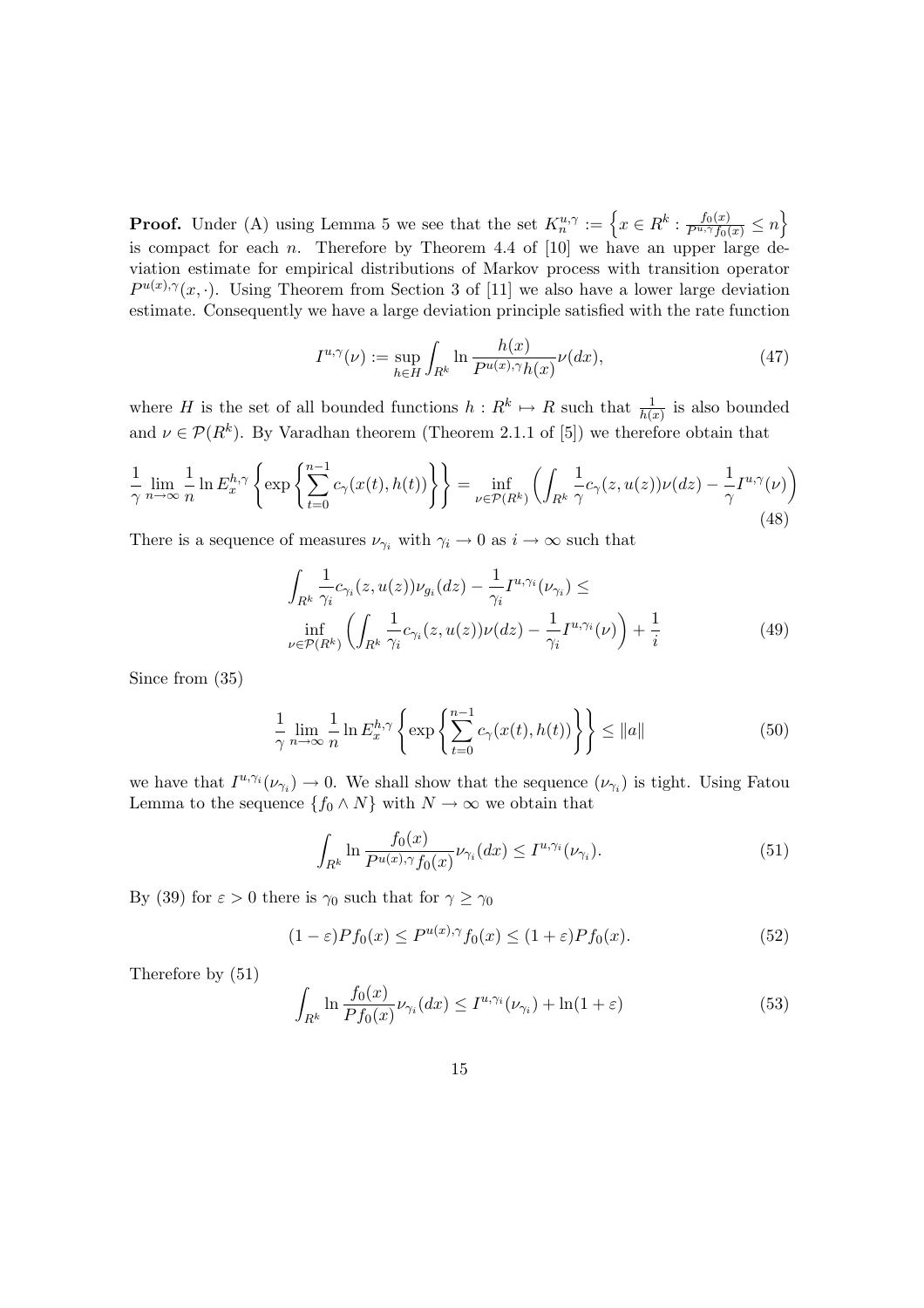for  $i > i_0$ . Let  $\rho_n := \inf_{x \in K_n} \ln \frac{f_0(x)}{P f_0(x)}$ . Then

$$
\rho_n \nu_{\gamma_i}(K_n) + \ln n \nu_{\gamma_i}(K_n^c) \le I^{u, \gamma_i}(\nu_{\gamma_i}) + \ln(1 + \varepsilon)
$$
\n(54)

where  $K_n^c := R^k \setminus K_n$ . Consequently

$$
\ln n\nu_{\gamma_i}(K_n^c) \le \frac{I^{u,\gamma_i}(\nu_{\gamma_i}) + \ln(1+\varepsilon) - \rho_n}{\ln n - \rho_n} \tag{55}
$$

and since  $\ln n \geq 1 + \rho_n$  for sufficiently large n, we have tightness of the measures  $\nu_{\gamma_i}$ . By Prokhorov theorem there is a subsequence of  $\nu_{\gamma_i}$ , for simplicity denoted by  $\nu_{\gamma_i}$  and a probability measure  $\bar{\nu}$  such that  $\nu_{\gamma_i} \to \nu$  as  $i \to \infty$ . Since by (39)  $I^{u,\gamma}(\nu)$  converges uniformly to  $I^u(\nu) := \sup_{h \in H} \int_{R^k} \ln \frac{h(x)}{P^{u(x)} h(x)} \nu(dx)$  as  $\gamma \to 0$  and  $I^u$  is nonnegative lowersemicontinous function we therefore have that  $I^u(\bar{\nu}) = 0$ . By Lemma 2.5 of [9] the measure  $\bar{\nu}$  is invariant for the transition operator  $P(x, \cdot)$ . Therefore by Lemma 4

$$
\lim_{i \to \infty} \frac{1}{\gamma_i} \lim_{n \to \infty} \frac{1}{n} \ln E_x^{h, \gamma_i} \left\{ \exp \left\{ \sum_{t=0}^{n-1} c_{\gamma_i}(x(t), h(t)) \right\} \right\} \ge
$$
\n
$$
\lim_{i \to \infty} \int_{R^k} \frac{1}{\gamma_i} c_{\gamma_i}(z, u(z)) \nu_{\gamma_i} = \int_{R^k} c(z, u(z)) \bar{\nu}(dz) = J^0(u(x(n)) \tag{56}
$$

 $\Box$ 

and using the fact that the cost functional  $J^{\gamma}$  is increasing in  $\gamma$  we obtain (46), which completes the proof.

We are now in position to summarize the results of this section

**Theorem 3** Under (A) a continuous  $\varepsilon$  control function  $u_{\varepsilon}$  for J is also  $2\varepsilon$  optimal control function for  $J^{\gamma}$  provided  $0 > \gamma > \gamma_0$ . Consequently convergence (12) holds.

**Remark 3** On can expect that the convergence at least of a subsequence  $\frac{1}{\gamma}w_{\gamma}(x)$  uniformly on compact subsets, as  $\gamma \to 0$  to  $w(x)$  holds, where w is a solution to the risk neutral Bellman equation  $(7)$ . The authors unfortunately were not able to show it.

## References

- [1] T.R. Bielecki, S. Pliska, "Risk sensitive dynamic asset management", JAMO, 39 (1999), pp. 337-360.
- [2] V.S. Borkar, S.P. Meyn, "Risk-Sensitive Optimal Control for Markov Decision Processes with Monotone Cost", Math. Oper. Res., 27 (2002), pp. 192-209.